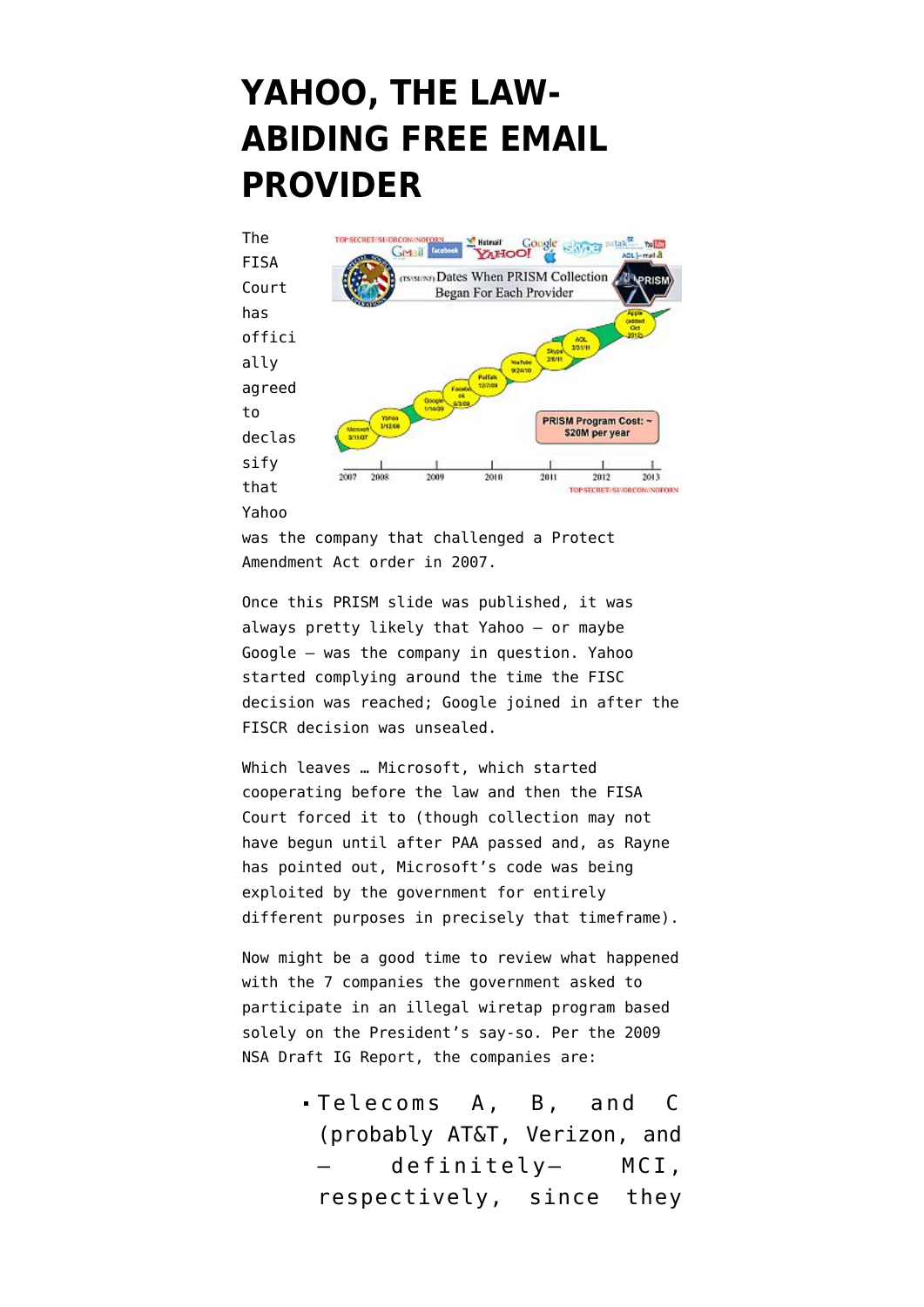were the 3 telecoms working onsite at FBI's direct access office under another program). These companies were approached by people from NSA's Special Source Operations unit as soon as the program was approved, and they agreed to participate "voluntarily." In 2003, MCI got cold feet and demanded a letter from John Ashcroft stating that the request was lawful, in which he "directed" them to comply with NSA's requests.

- Telecom E (Qwest). It was approached by SSO personnel in 2002, purportedly for collections related to the Olympics. After some discussion, Qwest's General Counsel decided to not support the operation.
- Internet Provider D (probably Microsoft). This company was approached by "NSA legal and operational personnel" (not SSO) in September 2002. In response, this company provided "minimal" support, spanning roughly from October 9, 2002 through just after September 11, 2003. No person at this company was ever cleared to store letters from the NSA.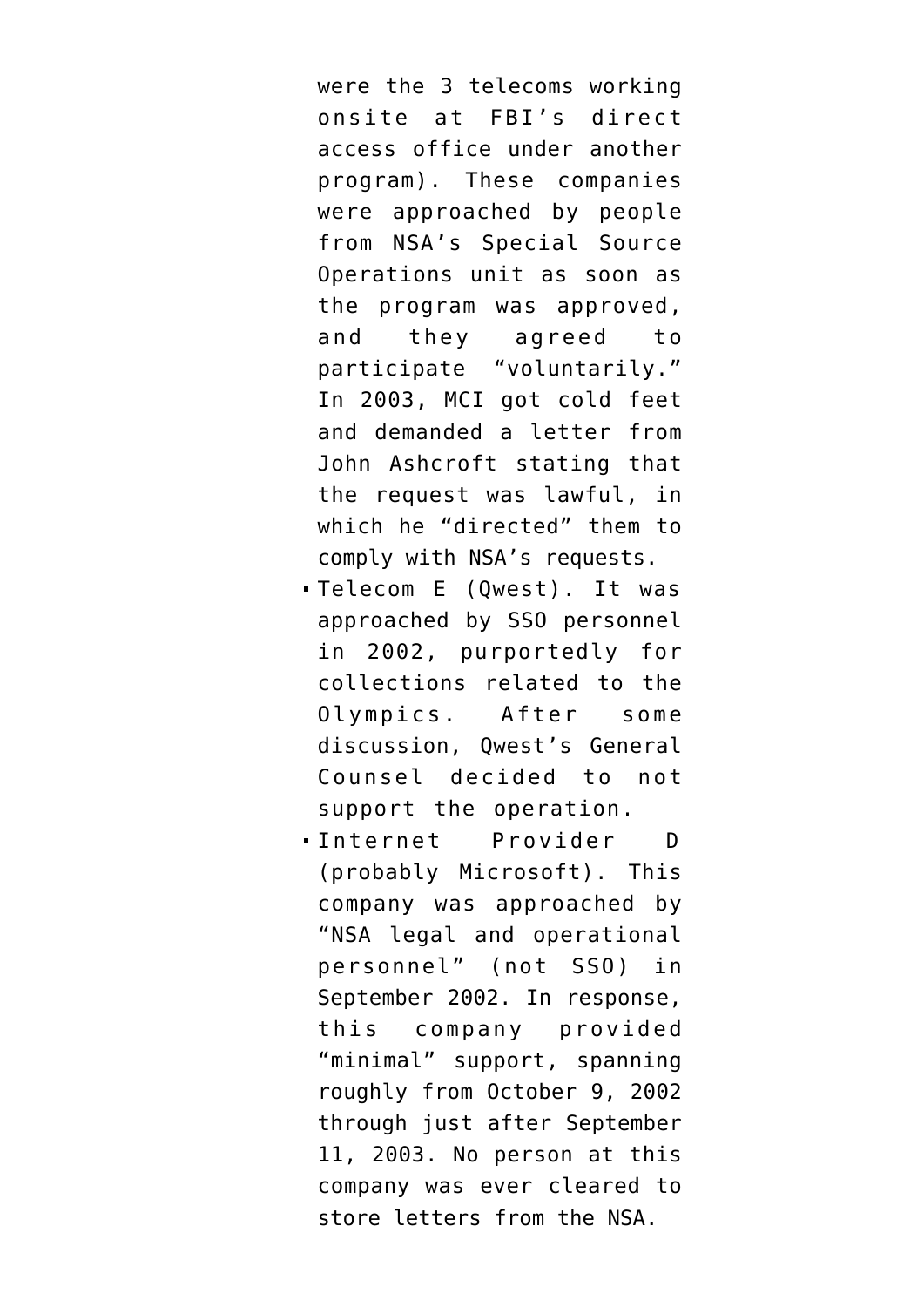- Internet Provider F (probably Yahoo). This company was approached in October 2002 by NSA legal and operational personnel. In response to NSA's request, Internet Provider F asked for a letter from Attorney General Ashcroft certifying the legality of the program. While in December 2002, NSA's Commercial Technologies Group through Internet Provider F was participating, NSA's GC says they did not because of corporate liability concerns.
- Private Sector Company G. This company was approached in April 2003 by NSA legal and operational personnel. This company's GC said he or she wanted to consult outside counsel. NSA chose to drop the request. I have no idea what company this would be (CISCO?); any thoughts?

Here's what these companies provided:

| <b>Type of Content</b> |           |           |            |            |
|------------------------|-----------|-----------|------------|------------|
| Telephony content      |           |           |            |            |
| Internet email         | 10/1-1/07 | 2/02-1/07 | 4/05-1/07  | 4/03-11/03 |
| Telephony metadata     |           |           | 12/02-3/03 |            |
| Internet metadata      |           |           | 4/05       |            |

This table tells us a great deal about the program–and also the legal problems behind it.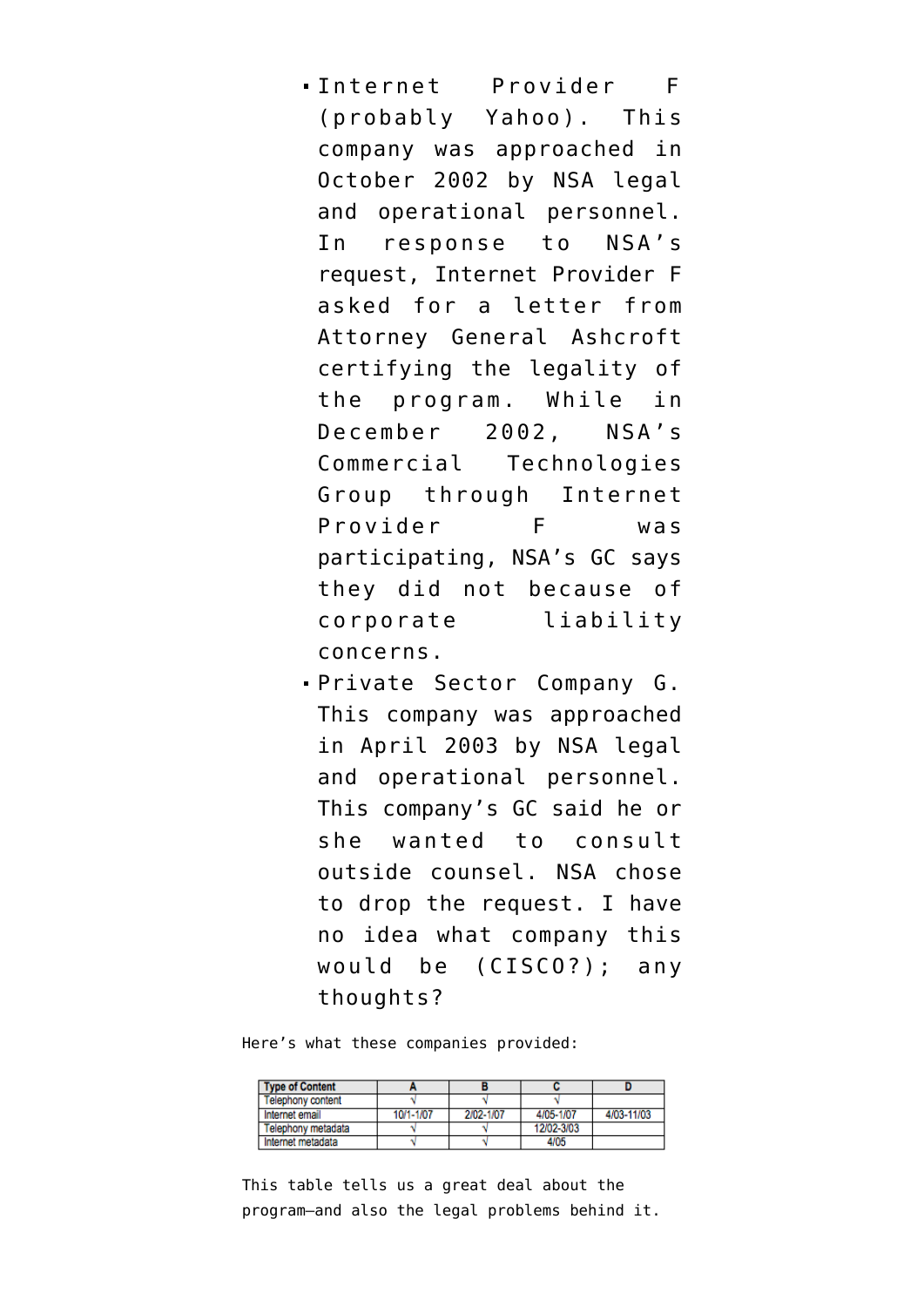Internet provider  $D -$  the one of two that cooperated — only did so for 7 months in 2003, and only provided Internet content (probably primarily Hotmail emails), not metadata.

Which left the government to get the other Internet data off of AT&T and Verizon's switches (we know C is MCI because [February 2005 is when](https://www.google.com/url?sa=t&rct=j&q=&esrc=s&source=web&cd=9&cad=rja&ved=0CIIBEBYwCA&url=http%3A%2F%2Fgigaom.com%2F2005%2F02%2F13%2Fverizon-buys-mci-for-68-billion%2F&ei=YzXPUeS7I-i5yAHAjIHoBA&usg=AFQjCNEjH-f8fJQOUARoNtY-pICpaIF4-Q&sig2=CyszykAuamAZmLkfESreeA&bvm=bv.48572450,d.aWc) [Verizon bought it,](https://www.google.com/url?sa=t&rct=j&q=&esrc=s&source=web&cd=9&cad=rja&ved=0CIIBEBYwCA&url=http%3A%2F%2Fgigaom.com%2F2005%2F02%2F13%2Fverizon-buys-mci-for-68-billion%2F&ei=YzXPUeS7I-i5yAHAjIHoBA&usg=AFQjCNEjH-f8fJQOUARoNtY-pICpaIF4-Q&sig2=CyszykAuamAZmLkfESreeA&bvm=bv.48572450,d.aWc) which explains why it started handing over Internet content and metadata then). As the IG Report explains,

> A, B, and C provided access to the content of Al Qaeda and Al Qaedaaffiliate email from communication links they owned and operated.

[snip]

The last category of private sector assistance was access to Internet Protocol (IP) metadata associated with communications of al Qaeda (and affiliates) from data links owned or operated by COMPANIES A, B, and C.

In other words, Microsoft and Yahoo, the biggest free email providers, were not crazy about providing content (though one, probably Microsoft, did for a period). And they were completely unwilling to provide IP metadata.

So the government just went to AT&T and Verizon's switches and took it there.

Even the 2004 kluge to keep the Internet metadata program going after Jack Goldsmith and Jim Comey objected was a stretch, as the FISC Pen Register/Trap & Trace (PR/TT) solution was getting Internet metadata not from the Internet companies, but from the phone companies through whose networks the Internet providers' data traveled. Before that, they were basically just stealing the Internet companies data.

Remember, in 2008 during the FISA Amendments Act debate, the trade group for tech companies including Microsoft, Yahoo, and Google, [issued a](http://www.emptywheel.net/2009/01/18/hints-that-the-fiscr-plaintiff-is-an-email-provider/) [letter](http://www.emptywheel.net/2009/01/18/hints-that-the-fiscr-plaintiff-is-an-email-provider/) stating,